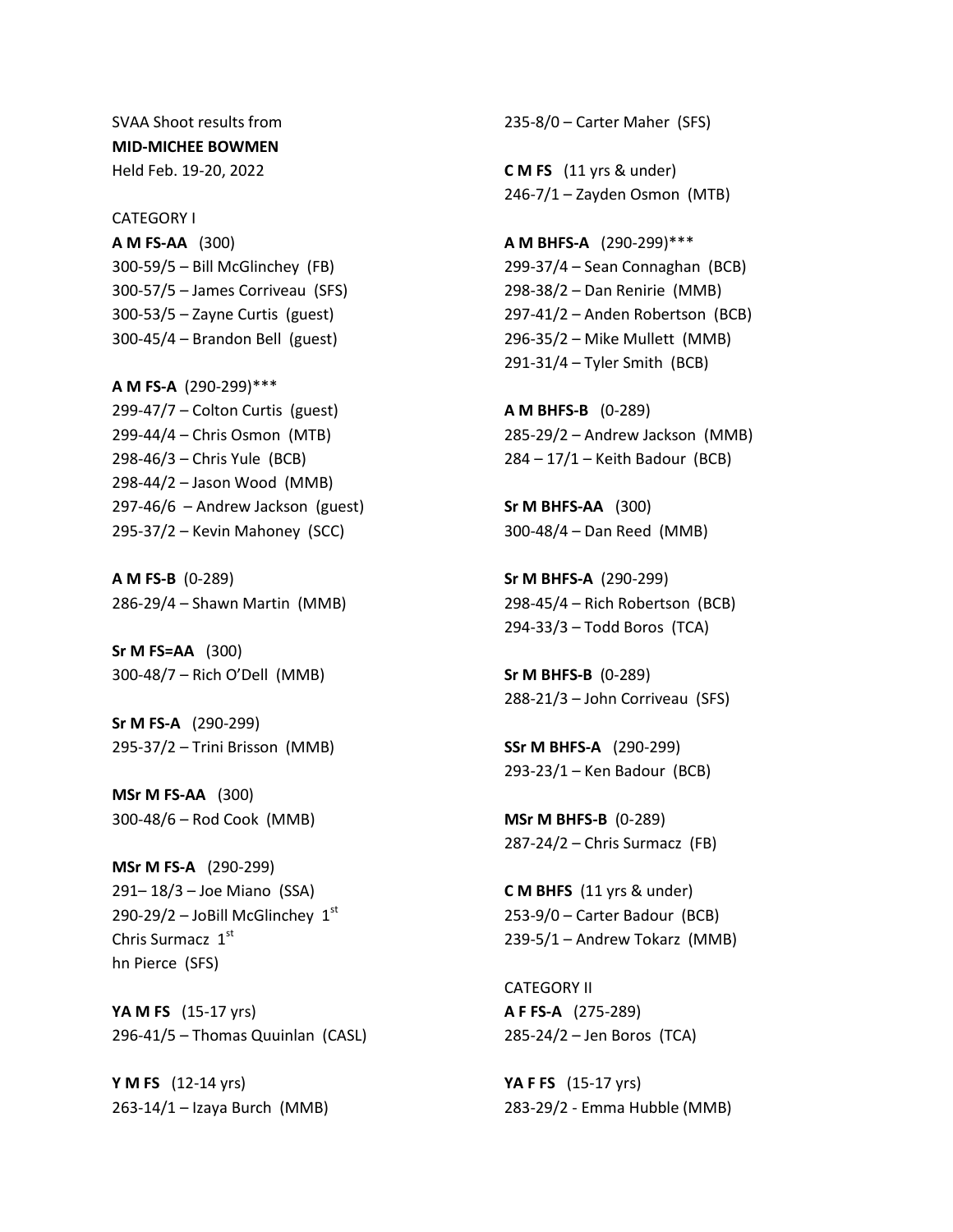**A F BHFS-A** (275-289) 289-30/0 – Kate Glover (MSU-AC)

**A F BHFS-B** (9-274) 248-14/1 – Laura Smith (BCB)

**YA F BHFS** (15-17 yrs) 210-4/0 – Kailee Nutt (BCB)

**Y F BHFS** (12-14 yrs)\*\*\* 275-19/2 – Kyra Smith (BCB) 270-17/1 – Renee Parsons (MMB) 169-2/0 – Alyssa Tokarz (MMB)

**C F BHFS** (11 yrs & under) 255-12/1 – Lexxi Boros (TCA)

## CATEGORY III

FYI – the SVAA offers only one male Traditional class for all adult age divisions

### **A M Traditional \*\*\***

| 242-5/0 - Mike Strayer (MMB)5pts    |  |
|-------------------------------------|--|
| 237-5/0 - Chris Church (MMB)4pts    |  |
| 207-0/0 - Bob Fenton (MMB)3pts      |  |
| 190-1/0 - Ron Klosowski (BCB)1pt    |  |
| 155-5/0 - Thomas Rzepecki (BCB)1 pt |  |
| 170-1/0 - Marty Yonkey (MMB)1pt     |  |

## CATEGORY IV

**A F Traditional** 241-10/0 – Charity Wood (MMB)………5pts \*\*\*\*\*\*\*\*\*\*\*\*\*\*\*\*\*\*\*\*\*\*\*\*\*\*\*\*\*\*\*\*\*\*\*\*\*

## **TRAD. Comp.** total

18 pts – MMB (M.Strayer  $1<sup>st</sup>$  – C.Wood  $1<sup>st</sup>$  – C.Church  $2^{nd}$  – B. Fenton  $3^{rd}$  + M.Yonkey)……………………………71

| 2 pts – BCB (t. Rzepecki + R. Klosowski)12 |  |
|--------------------------------------------|--|
| 0pts - CASL (no shooters)30                |  |
| 0pts – FB (no shooters)19                  |  |
| 0 pts – SFS (no shooters)9                 |  |
| 0 pts – SCC (no shooters)27                |  |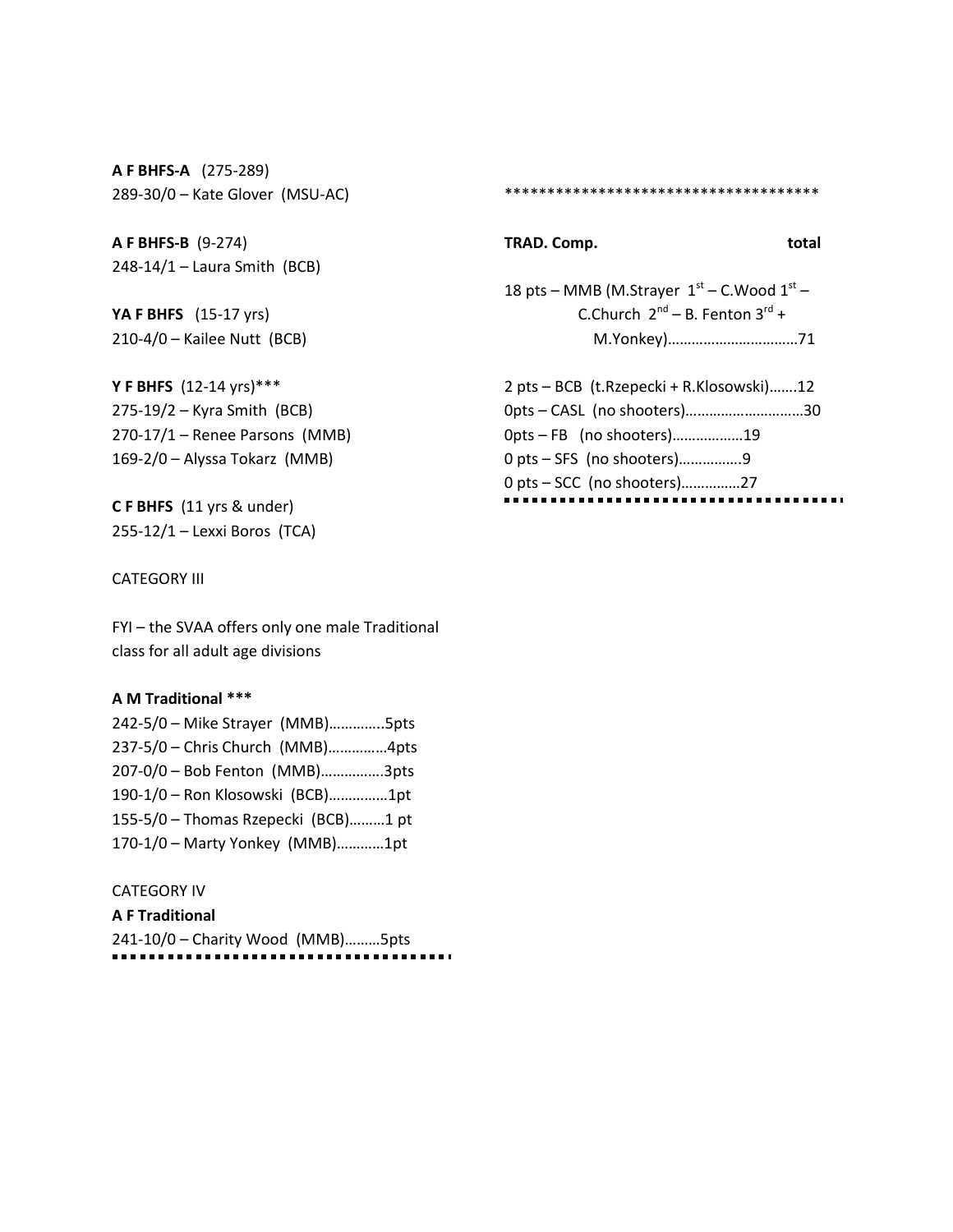## **RIBBONS**

### BAY CITY BOWMEN

Rich Robertson 1st Ken Badour 1st Carter Badour 1st Laura Smith 1st Kailee Nutt 1st Kyra Smith 1st Sean Connaghan 1st Chris Yule 2<sup>nd</sup> Keith Badour 2<sup>nd</sup> Anden Robertson 3rd

## CAPITAL AREA SPORTSMENS

Thomas Quinlan  $1<sup>st</sup>$ 

#### FLINT BOWMEN

Chris Surmacz 1st

## MSU ARCHERY

Kate Glover 1st

### MID-MICHEE BOWMEN

Shawn Martin 1st Izaya Burch 1st Dan Renirie 1st Andrew Jackson 1st Emma Hubble  $1<sup>st</sup>$ Mike Strayer 1st Charity Wood 1st Renee Parsons 2<sup>nd</sup> Chris Church 2<sup>nd</sup> Andrew Tokarz 2nd Jason Wood 3rd Alyssa Tokarz 3rd

## MID-THUMB BOWMEN

Chris Osmon 1st Zayden Osmon 1st

## SAGINAW FIELD & STREAM

James Corriveau 1st John Corriveau 1st John Pierce 2<sup>nd</sup> Carter Maher 2<sup>nd</sup>

## STERLING SPORTSMENS

Joe Miano 1st

# TUSCOLA COUNTY ARCHERS

Jen Boros 1st Lexxi Boros 1st Todd Boros 2<sup>nd</sup>